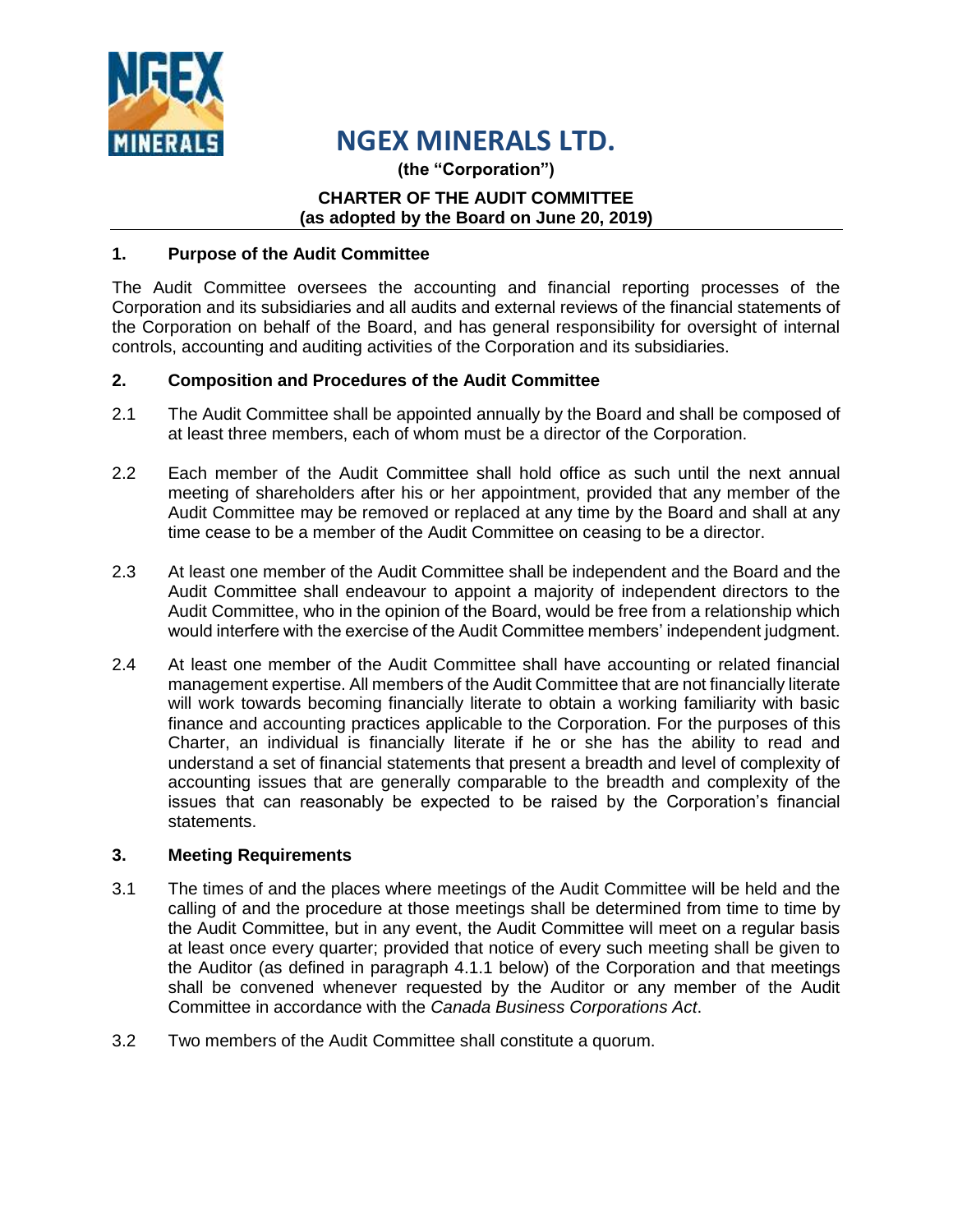## **4. Duties and Responsibilities**

- 4.1 *Appointment, Oversight and Compensation of Auditor*
	- (a) The Audit Committee shall recommend to the Board:
		- (i) the auditor (the "**Auditor**") to be nominated for the purpose of preparing or issuing an auditor's report or performing other audit, review or attest services for the Corporation; and
		- (ii) the compensation of the Auditor.
	- (b) In making such recommendations, the Audit Committee shall evaluate the Auditor's performance and review the Auditor's fees for the preceding year.
	- (c) The Auditor shall report directly to the Audit Committee.
	- (d) The Audit Committee shall be directly responsible for overseeing the work of the Auditor, including the resolution of disagreements between management and the Auditor regarding financial reporting.
	- (e) The Audit Committee shall review information, including written statements from the Auditor, concerning any relationships between the Auditor and the Corporation or any other relationships that may adversely affect the independence of the Auditor and assess the independence of the Auditor.
- 4.2 *Non*‐*Audit Services*
	- (a) All auditing services and non-audit services provided to the Corporation or the Corporation's subsidiaries by the Auditor shall, to the extent and in the manner required by applicable law or regulation, be pre-approved by the Audit Committee. In no circumstances shall the Auditor provide any non-audit services to the Corporation that are prohibited by applicable law or regulation.
- 4.3 *Review of Financial Statements etc.*
	- (a) The Audit Committee shall review the Corporation's:
		- (i) interim and annual financial statements and Management's Discussion and Analysis ("**MD&A**"), intended for circulation among shareholders; and
		- (ii) Annual Information Form only to the extent that it contains financial information or projections, and shall report on them to the Board.
	- (b) The Audit Committee shall satisfy itself that the audited financial statements and interim financial statements present fairly the financial position and results of operations in accordance with generally accepted accounting principles and that the auditors have no reservations about such statements.
	- (c) The Audit Committee shall review changes in the accounting policies of the Corporation and accounting and financial reporting proposals that are provided by the Auditor that may have a significant impact on the Corporation's financial reports, and report on them to the Board.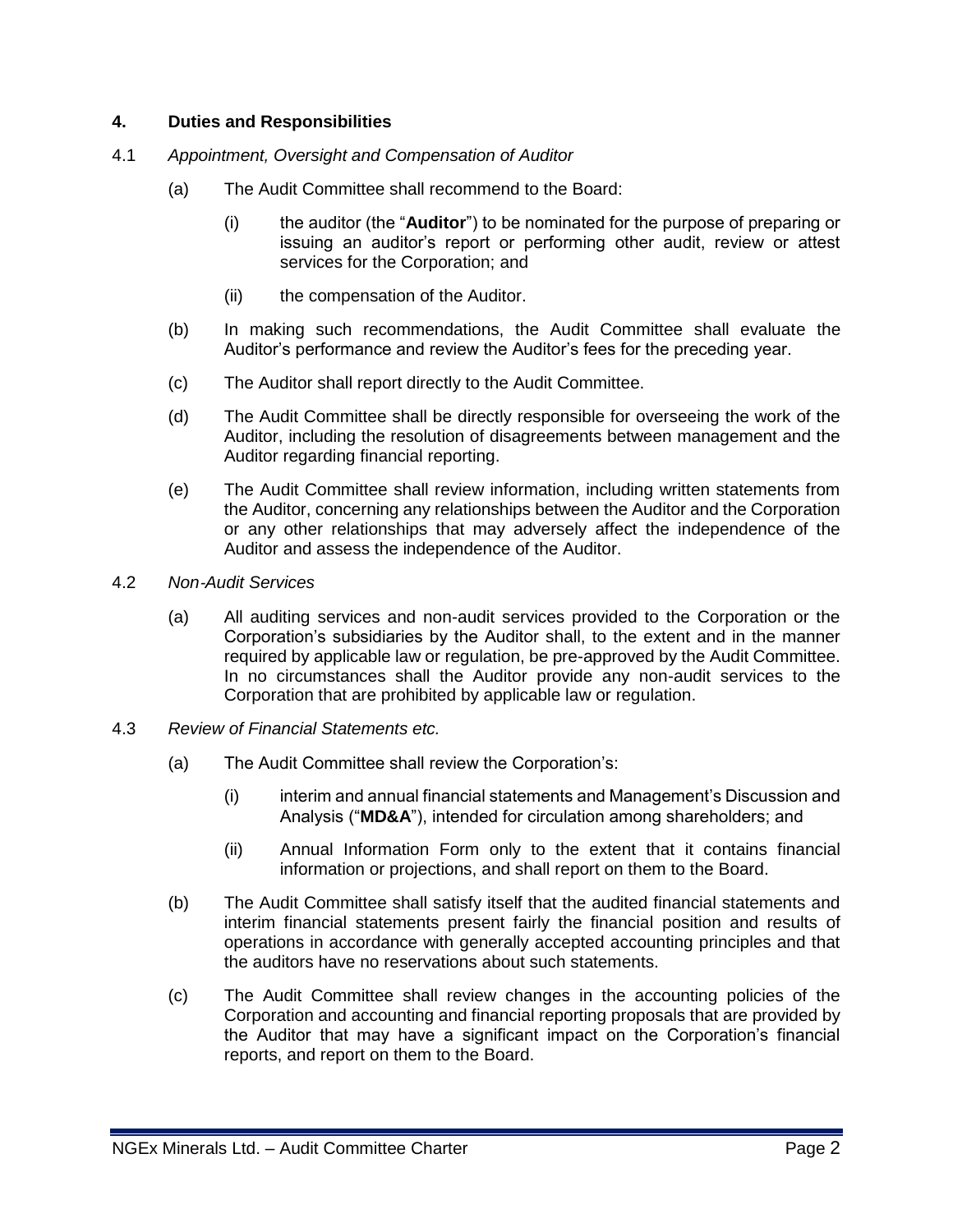- 4.4 *Review of Public Disclosure of Financial Information*
	- (a) The Audit Committee shall review the Corporation's annual and interim press releases relating to financial results before the Corporation publicly discloses this information.
	- (b) The Audit Committee must be satisfied that adequate procedures are in place for the review of the Corporation's public disclosure of financial information extracted or derived from the Corporation's financial statements, other than the public disclosure referred to in subsection 4.4.1, and must periodically assess the adequacy of those procedures.
- 4.5 *Review of Annual Audit*
	- (a) The Audit Committee shall review the nature and scope of the annual audit, and the results of the annual audit examination by the Auditor, including any reports of the Auditor prepared in connection with the annual audit.
	- (b) The Audit Committee shall satisfy itself that there are no unresolved issues between management and the Auditor that could affect the audited financial statements.
	- (c) The Audit Committee shall satisfy itself that, where there are unsettled issues that do not affect the audited financial statements (e.g. disagreements regarding correction of internal control weaknesses, or the application of accounting principles to proposed transactions), there is an agreed course of action leading to the resolution of these matters.
	- (d) The Audit Committee shall satisfy itself that there is generally a good working relationship between management and the Auditor.
- 4.6 *Review of Quarterly Review Engagements*
	- (a) The Audit Committee shall review the nature and scope of any review engagements for interim financial statements, and the results of such review engagements by the Auditor, including any reports of the Auditor prepared in connection with such review engagements.
	- (b) The Audit Committee shall satisfy itself that there are no unresolved issues between management and the Auditor that could affect any interim financial statements.
	- (c) The Audit Committee shall satisfy itself that, where there are unsettled issues that do not affect any interim financial statements (e.g. disagreements regarding correction of internal control weaknesses, or the application of accounting principles to proposed transactions), there is an agreed course of action leading to the resolution of these matters.
- 4.7 *Internal Controls*
	- (a) The Audit Committee shall have responsibility for oversight of management reporting and internal control for the Corporation and its subsidiaries.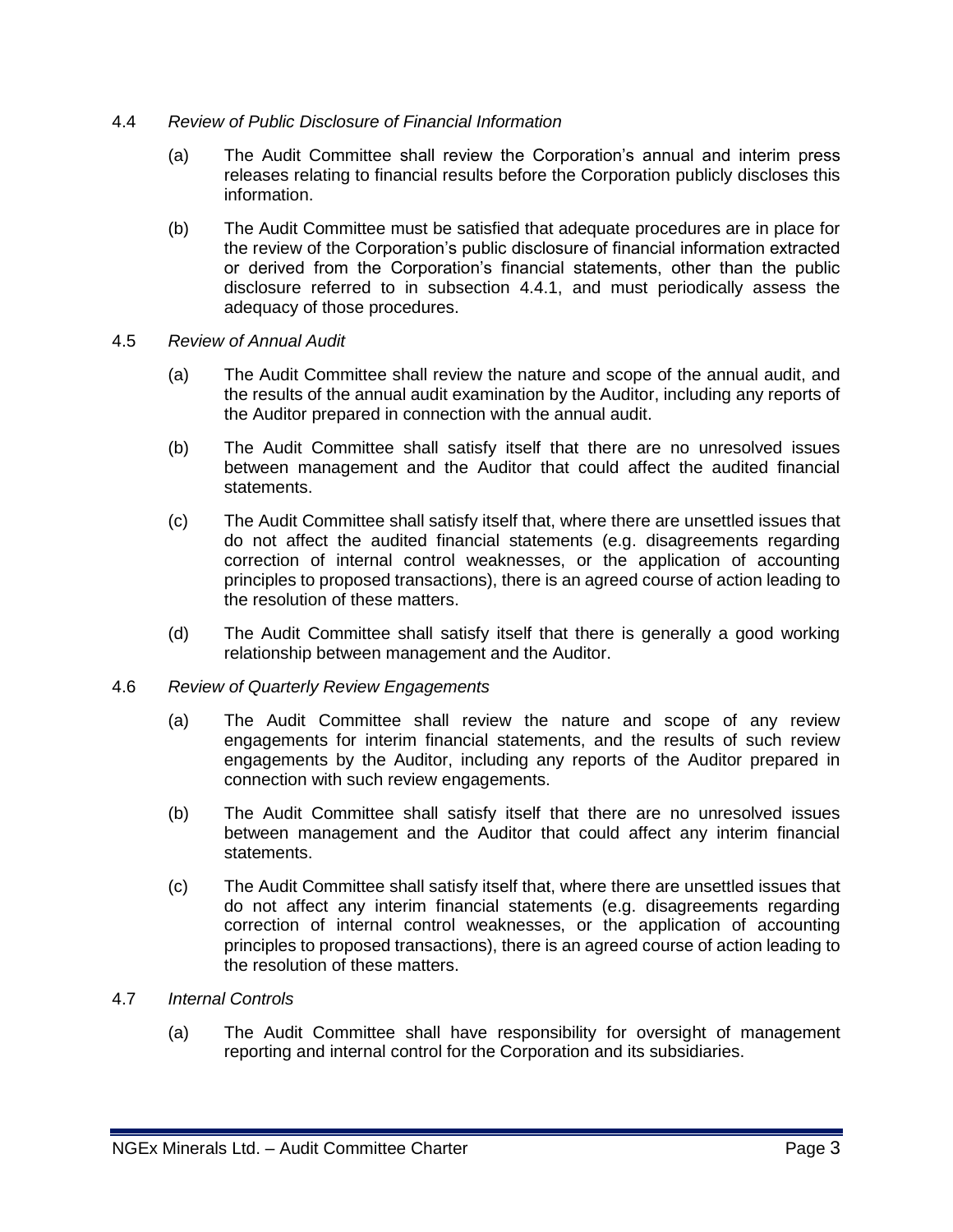- (b) The Audit Committee shall satisfy itself that there are adequate procedures for review of interim statements and other financial information prior to distribution to shareholders.
- 4.8 *Complaints and Concerns*
	- (a) The Audit Committee shall establish procedures for:
		- (i) the receipt, retention and treatment of complaints received by the Corporation regarding accounting, internal accounting controls, or auditing matters; and
		- (ii) the confidential, anonymous submission by employees of the Corporation of concerns regarding questionable accounting or auditing matters.
- 4.9 *Hiring Practices*
	- (a) The Audit Committee shall review and approve the Corporation's hiring policies regarding partners, employees and former partners and employees of the present and former Auditors of the Corporation.
- 4.10 *Other Matters*
	- (a) The Audit Committee shall be responsible for oversight of the effectiveness of management's interaction with and responsiveness to the Board;
	- (b) The Audit Committee shall review and monitor all related party transactions which may be entered into by the Corporation.
	- (c) The Audit Committee shall approve, or disapprove, material contracts where the Board determines it has a conflict.
	- (d) The Audit Committee shall satisfy itself that management has put into place procedures that facilitate compliance with the provisions of applicable securities laws and regulations relating to insider trading, continuous disclosure and financial reporting.
	- (e) The Audit Committee shall periodically review the adequacy of this Charter and recommend any changes to the Board.
	- (f) The Board may refer to the Audit Committee such matters and questions relating to the financial position of the Corporation and its affiliates as the Board from time to time may see fit.

#### **5. Rights and Authority of the Audit Committee and the Members Thereof**

- 5.1 The Audit Committee has the authority:
	- (a) To engage independent counsel and other advisors as it determines necessary to carry out its duties;
	- (b) To set and require the Corporation to pay the compensation for any advisors employed by the Audit Committee; and
	- (c) To communicate directly with the Auditor and, if applicable, the Corporation's internal auditor.